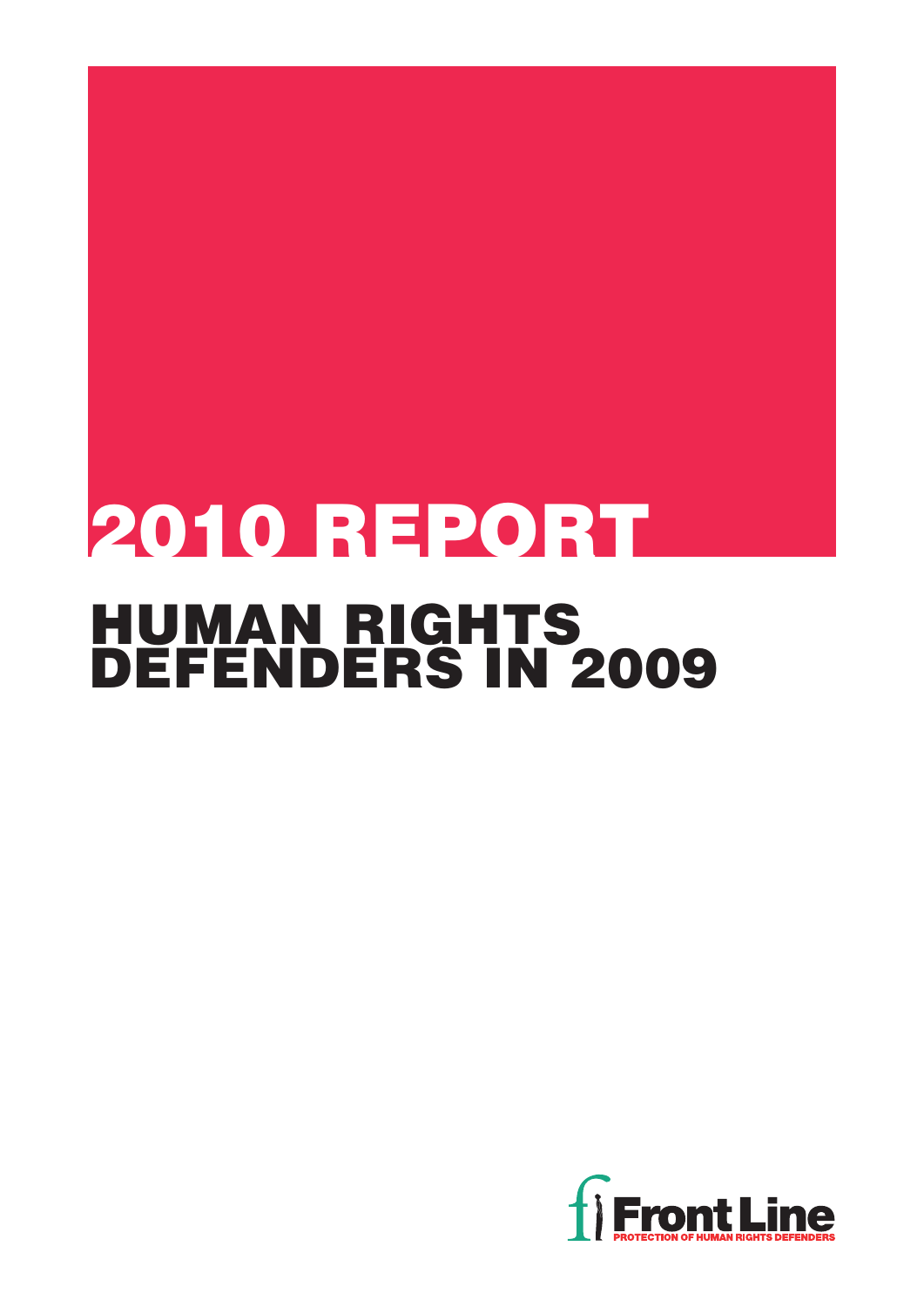Published by Front Line 2010 The International Foundation for the Protection of Human Rights Defenders 81 Main Street, Blackrock, County Dublin, Ireland

Copyright © 2010 by Front Line

This manual has been produced for the benefit of human rights defenders and may be quoted from or copied so long as the source/authors are acknowledged.

Copies of this manual are available from info@frontlinedefenders.org

To request a report please contact: Front Line 81 Main Street, Blackrock, County Dublin, Ireland tel: +353 (1) 212 3750 fax: +353 (1) 212 1001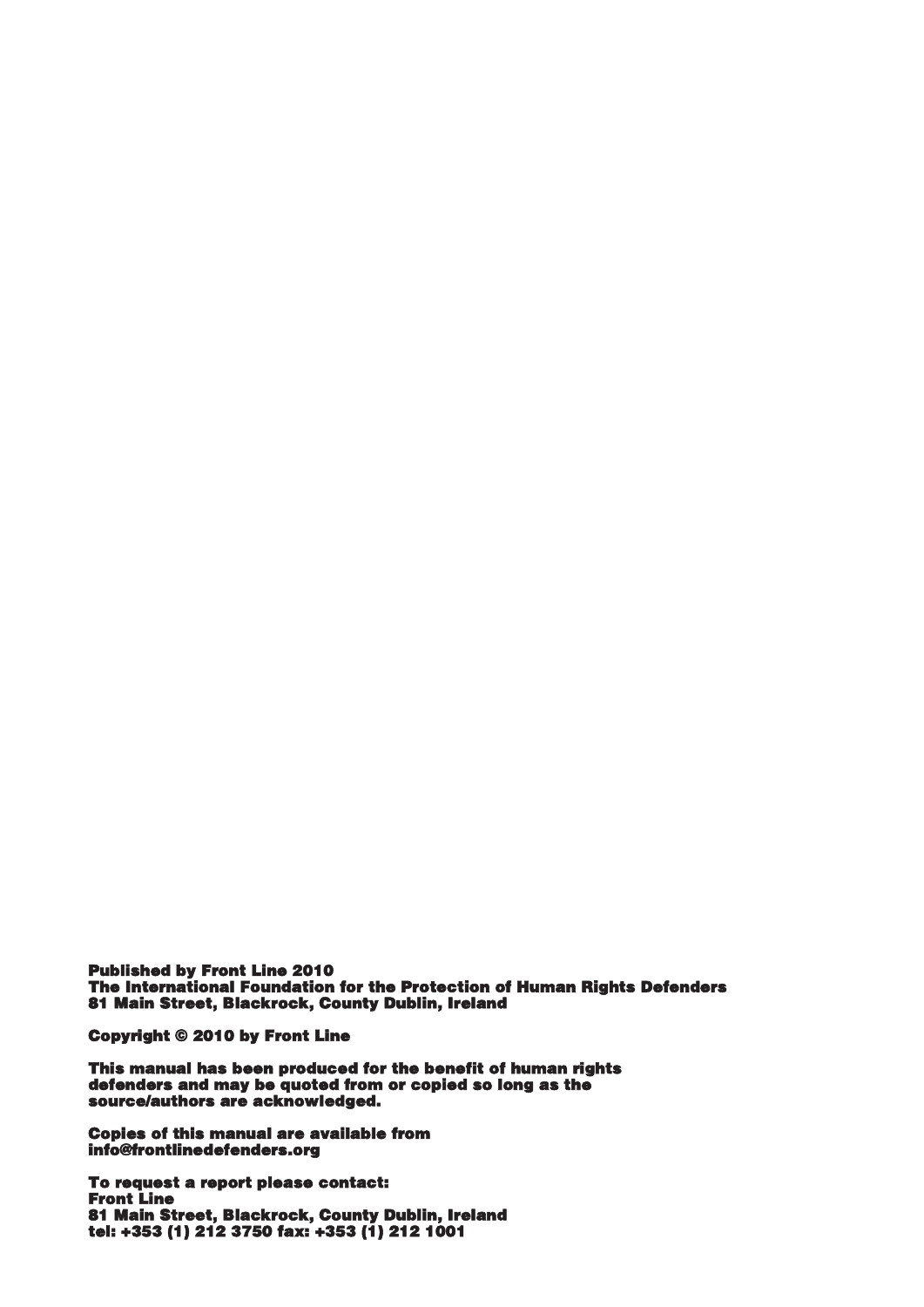## **CONTENTS**

| <b>GLOBAL TRENDS</b>                | 1            |
|-------------------------------------|--------------|
| <b>REGIONAL HIGHLIGHTS</b>          | $\mathbf{2}$ |
| <b>AFRICA</b>                       | $\mathbf{2}$ |
| <b>AMERICAS</b>                     | 3            |
| <b>ASIA</b>                         | 4            |
| <b>EUROPE AND CENTRAL ASIA</b>      | 5            |
| <b>MIDDLE EAST AND NORTH AFRICA</b> | 6            |

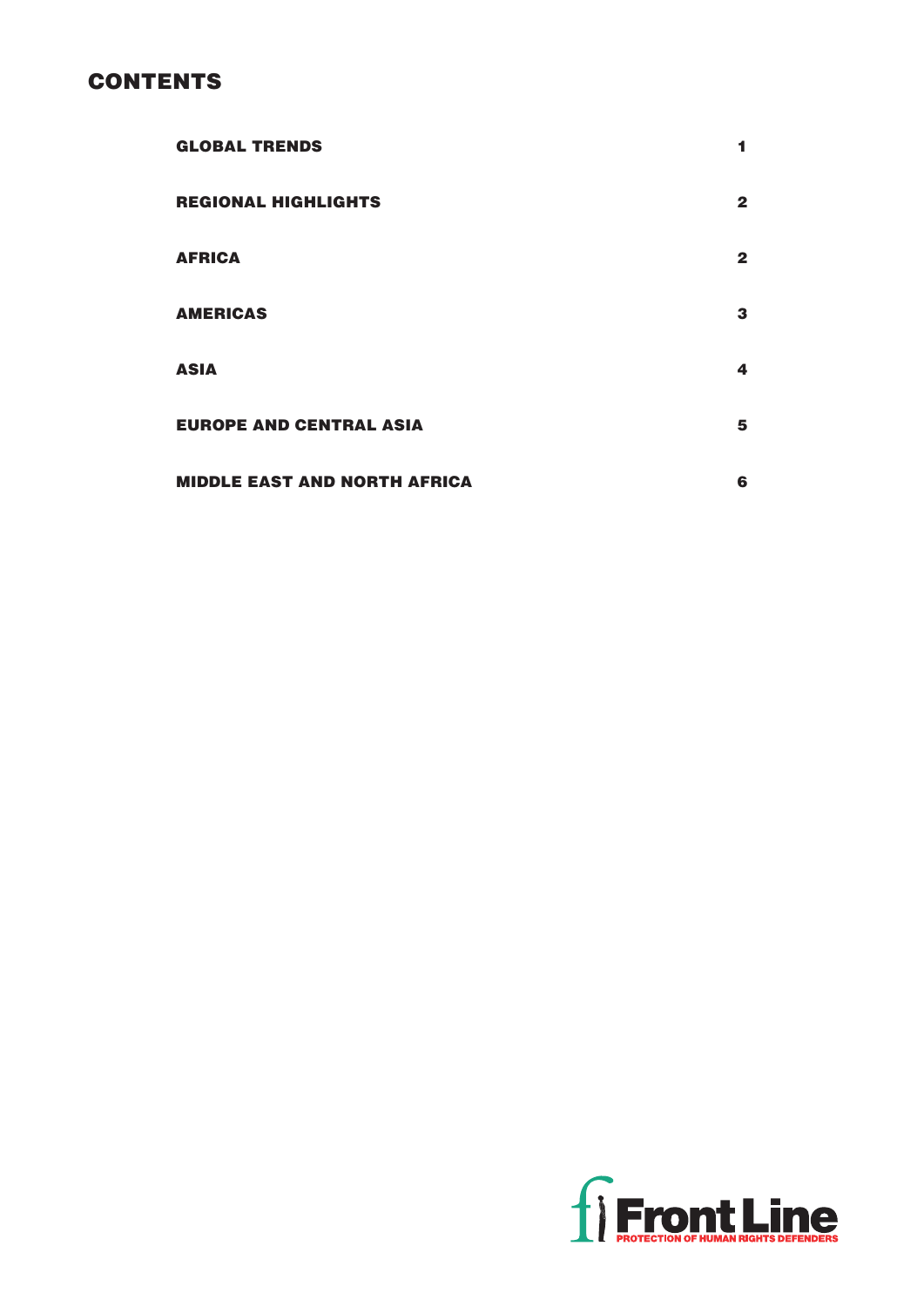### OVER THE COURSE OF 2009, FRONT LINE ISSUED 249<br>URGENT APPEALS ON HUMAN RIGHTS DEFENDERS (HRDS) URGENT APPEALS ON HUMAN RIGHTS DEFENDERS (HRDS) AT RISK, COVERING <sup>396</sup> INDIVIDUALS IN <sup>56</sup> COUNTRIES, AND PROVIDED 154 SECURITY GRANTS. OVERALL, MORE THAN 500 HRDS BENEFITED FROM FRONT LINE'S PROTECTION SUPPORT.

#### THIS REPORT HIGHLIGHTS DEVELOPMENTS IN THE SITUATION OF HUMAN RIGHTS DEFENDERS IN 2009. IT DOES NOT AIM AT BEING COMPREHENSIVE, BUT RATHER IT ILLUSTRATES SOME OF THE MAIN TRENDS AND DEVELOPMENTS AS DOCUMENTED BY FRONT LINE.

## I. GLOBAL TRENDS

2009 began in the wake of worldwide celebrations of the 60th anniversary of the Universal Declaration of Human Rights and the 10th anniversary of the UN Declaration on Human Rights Defenders. However, beyond the celebratory words that sprang from all corners, those who fight every day for the full respect of human rights continued to be oppressed.

In recent vears several countries around the world adopted laws directly affecting the work of human rights defenders. In 2009, Azerbaijan, Ethiopia, Georgia, and Jordan passed new legislation restricting freedom of association and assembly, thus joining this negative trend which is particularly pronounced in Africa and former Soviet countries. The most striking example was Ethiopia. The new Charities and Societies Proclamation was passed in January 2009, and is perhaps one of the most restrictive laws of this kind ever adopted. It bans organisations receiving more than 10% of their budget from abroad from carrying out human rights work. In a country with extremely scarce domestic funding, this equates to a *de facto* ban on almost any human rights work. The law also carries criminal penalties for any violation of its provisions and grants a government-controlled body very broad discretionary powers to refuse registration, disband registered non-governmental organisations (NGOs) and subject them to intrusive surveillance. Restrictive regulatory frameworks give prosecutions an appearance of legitimacy. Prosecutions for running unregistered organisations or for holding unauthorised meetings were reported in 2009 in Bahrain, Belarus, Cameroon, Iran, Kenya, Kyrgyzstan, Oman, Saudi Arabia, Syria, United Arab Emirates (UAE), Uzbekistan, and Zimbabwe.

Whether or not freedom of association and assembly are restricted, the authorities increasingly used other pieces of legislation to harass HRDs. This has resulted in the use of trumped up charges ranging from terrorism, subversion and hooliganism to fraud, defamation and tax evasion. Such cases are standard practice in many countries and have been reported in 2009 in Azerbaijan, Bahrain, Belarus, India, Indonesia, Uzbekistan, and Zimbabwe. In Uzbekistan, for example, the authorities have continued to sentence HRDs for crimes such as fraud, theft or tax evasion. This practice has become extremely common and gives to the general public an appearance of justified prosecution as the charges may seem unrelated to the defenders' human rights work.

Outright violent targeting and killing of human rights defenders was on the increase. Front Line reported on at least 24 cases of HRDs murdered in 2009. Killings and attempted killings have been documented in Afghanistan, Burundi, Congo, the Democratic Republic of Congo (DRC), El Salvador, Guatemala, Honduras, Kenya, Mexico, the Philippines, the Russian Federation, and Sri Lanka. In many cases the authorities were directly implicated. In most cases they failed to carry out effective investigations and the murders remained unpunished. This was the case of the Russian Federation, where 2009 witnessed an unprecedented series of killings of HRDs: human rights lawyer Stanislav Markelov and journalist Anastasya Baburova were murdered in Moscow in January; in July, Natalya Estemirova was abducted and found shot dead, followed a month later by the arrest and killing of Zarema Sadulayeva and her husband Alik Dzhabrailov; in October, human rights defender Maksharip Aushev was shot dead while travelling in Kabardino-Balkaria. The Russian authorities seemed more annoyed by the international outrage the killings caused, than committed to conducting serious investigations.

The stigmatisation of human rights defenders is also a trend that has continued to increase in 2009. In many countries around the world, governments do not recognise the legitimacy of the work of human rights groups or individual HRDs, and use labels in order to discredit them and foment public hostility. The specific labels used depends on the culture, the history and the political context of each country. HRDs were named communists or terrorists in Colombia, India, the Philippines, and Turkey; anti-patriotic or pro-Western in Serbia, Zimbabwe and former Soviet countries including Armenia, Azerbaijan, Belarus, Georgia, the Russian Federation, Uzbekistan and Turkmenistan; as separatists in Indonesia, particularly West Papua. In some countries, including Zimbabwe, they are called homosexuals and accused of undermining traditional values. Women human rights defenders, who often challenge stereotypes, cultural norms and traditions about the role of women in society, were even more exposed to labelling and stigmatisation than their male colleagues, being called names such as prostitutes, witches, bad wives or mothers.

The labelling of other human rights defenders as homosexuals gives a very clear idea of the enormous difficulties encountered by HRDs working on discrimination against lesbian, gay, bisexual, transgender and intersex (LGBTI) people. LGBTI rights defenders find themselves direct targets of harassment and intimidation by the government in many countries; they are also exposed to attacks and intimidation by society more generally, and are marginalised within the HRDs community. In 2009 LGBTI rights defenders have been particularly exposed in Burundi, Cameroon, Honduras, Jamaica, Malawi, Rwanda, Senegal, and Uganda. In Honduras two LGBTI defenders were killed in January and December, and in Burundi, Rwanda and Uganda new laws affecting the work of LGBTI organisations were discussed.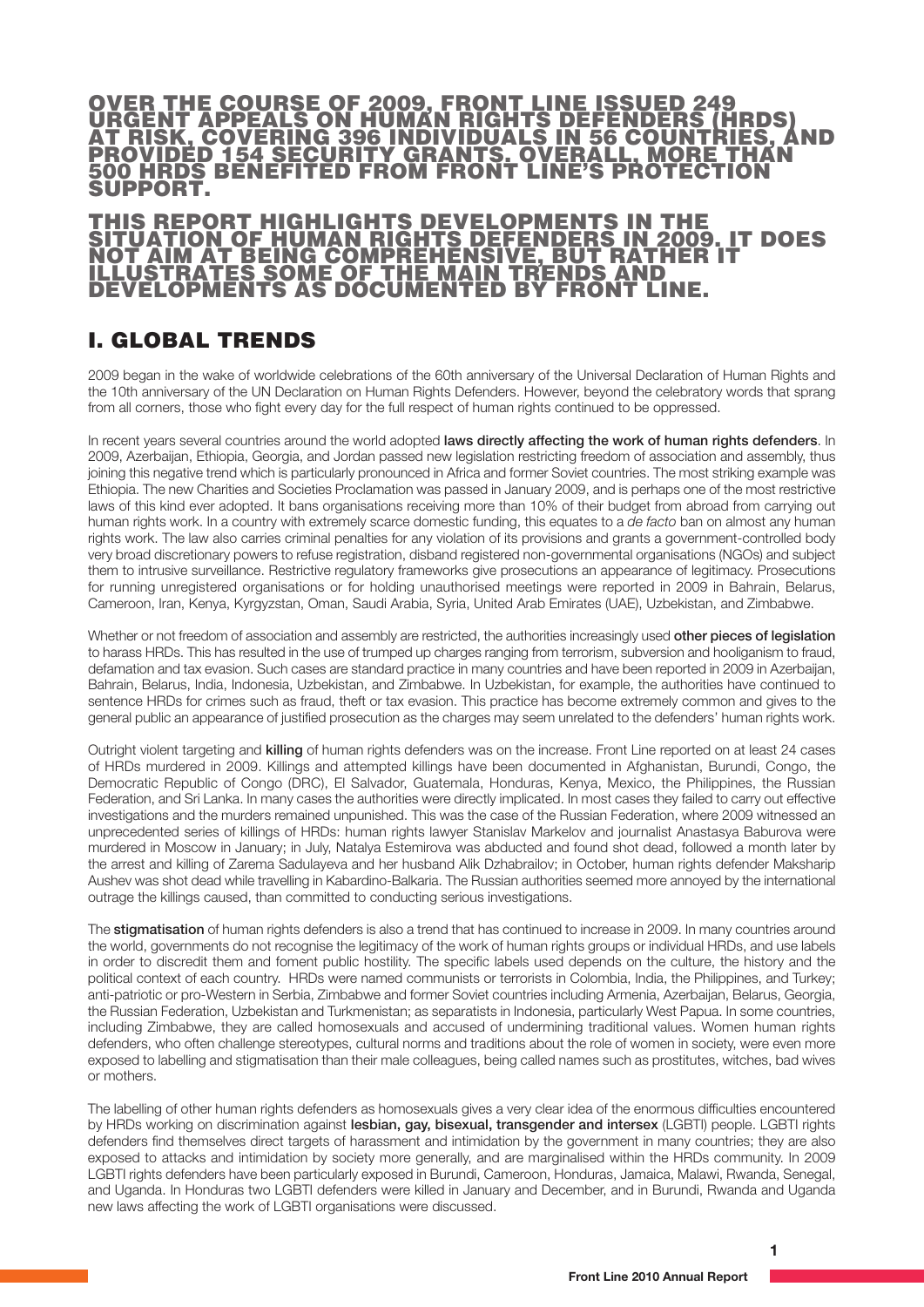Another group of defenders which was particularly targeted in 2009 were HRDs working on issues related to economic, social and cultural rights (ESC). This includes activists working on land rights, the impact of development projects on local communities, the use of natural resources, corruption, and labour rights. Front Line supported HRDs in Brazil, Cambodia, Chile, DRC, Ecuador, Egypt, El Salvador, Guatemala, India, Morocco, Nicaragua, Palestine, and Peru. In Latin America in particular, ESC rights defenders reported an escalation in the level of violent harassment and intimidation in their daily work. Illustrative of this is the case of El Salvador, where in December 2009 Ramiro Rivera, vice president of the Environmental Committee of Cabañas (CEC), was shot and killed. This was followed just a week later by the killing of another CEC member, Dora Recinos Sorto, an active opponent of the El Dorado mining operation in Cabañas; she was 8 months pregnant at the time of her killing.

The use of travel bans against human rights defenders has also become more prevalent in 2009, in particular in the Middle East and North Africa regions. Travel bans were often aimed at preventing HRDs from participating to international meetings and thus drawing attention to the situation in their own countries. This, often coupled with restrictions on freedom of movement even within the country, has been reported in Bahrain, China, Cuba, Iran, Israel, Palestine, Saudi Arabia, Tunisia, Turkmenistan, and UAE. In Syria in particular, over a hundred HRDs were reported to be under a formal or *de facto* travel ban.

## II. REGIONAL HIGHLIGHTS

#### 1. AFRICA

**Front Line issued 48 urgent appeals on behalf of human rights defenders at risk from 15 African countries, namely Burundi, Cameroon, Congo, DRC, Ethiopia, Gabon, Gambia, Kenya, Mauritania, Niger, Nigeria, Somalia, Sudan, Uganda, and Zimbabwe.**

The trend of the adoption of restrictive legislation affecting the work of human rights defenders has continued in Africa. New laws on NGOs were adopted in Zambia and Ethiopia, despite strong opposition by civil society as well as internationally. In Ethiopia, as a result of the new law (see part I above) many organisations shifted their activities towards non-human rights work in order not to face severe restrictions and only a handful have re-registered as human rights groups. In July, a new Anti-Terrorism Proclamation was also passed, which HRDs fear will be used to increase their surveillance. This most restrictive regulatory framework has been accompanied by systematic harassment and surveillance of HRDs and journalists, resulting in a weakened and drained human rights community.

In several countries including **Burundi, Malawi, Rwanda** and Uganda, legislative restrictions also affected the defence of the rights of LGBTI people. In Uganda in particular, the government and religious groups engaged in a vast and coordinated campaign that has put HRDs at high risk. The campaign culminated with the tabling of a bill which would in practice ban the work of LGBTI human rights groups. Generalist human rights organisations have come together with LGBTI groups in fighting against the bill, a positive step forward for a group which is traditionally marginalised within the broader human rights community.

In several countries including Cameroon, Congo, DRC, Ethiopia, The Gambia, Somalia, and Uganda, journalists continued to be targeted for reporting on human rights abuses. Violations ranged from the closure of media outlets, intimidation and malicious prosecution to physical attacks and killings. In The Gambia in particular, the prevailing climate of fear resulted in a weak and silent civil society, and journalists remained the only actor that continued to speak out. The authorities seem to operate by targeting people as an example to others and reminding what can happen to critical voices. The trial of seven journalists and Gambian Press Union's executives in June 2009 for publishing a statement on the unsolved murder of a colleague in 2004, must be read as such a reminder. In September, an outrageous televised statement was made by Gambian President Jammeh threatening all human rights defenders with death should they criticise the government.

HRDs working on ESC rights, including trade unionists, those monitoring corruption and the management of natural resources, have faced harassment and attacks in several countries throughout the continent, including Congo, DRC, Gabon, and Burundi. In DRC, the high-profile case of the president of ASADHO/Katanga Golden Misabiko, detained arbitrarily and charged after publishing a report on the illegal exploitation of uranium mines, was just the tip of the iceberg. The situation in DRC remained precarious throughout 2009 and is such that any human rights defender may be at risk, as they operate in an atmosphere of violence and hostility, absence of the rule of law and a prevailing climate of impunity. Most of the cases reported involved armed groups and government agents, in particular the national intelligence agency (ANR). Front Line assisted several HRDs in going into hiding or exile. In the Eastern region, the January peace agreement between the government and rebel groups did not result in an improvement of the situation of HRDs, who were exposed to retaliation from former rebel groups –now integrated into the government ranks– for having exposed their abuses.

In Kenya, the visit of the UN Special Rapporteur on extrajudicial killings in March was followed by a dramatic increase in violence against human rights defenders. At least two were killed and many others had to go into hiding or flee the country. This has shown yet again the lack of, and need for a system at the UN level to deal with cases of retaliation for collaboration with international mechanisms. While the number of attacks decreased in the second half of 2009, impunity remained pervasive and harassment and intimidation continued. Those who were more exposed remain abroad.

Arbitrary arrest, unfounded prosecutions, surveillance, restrictions on freedom of association and assembly continued to mark

**2**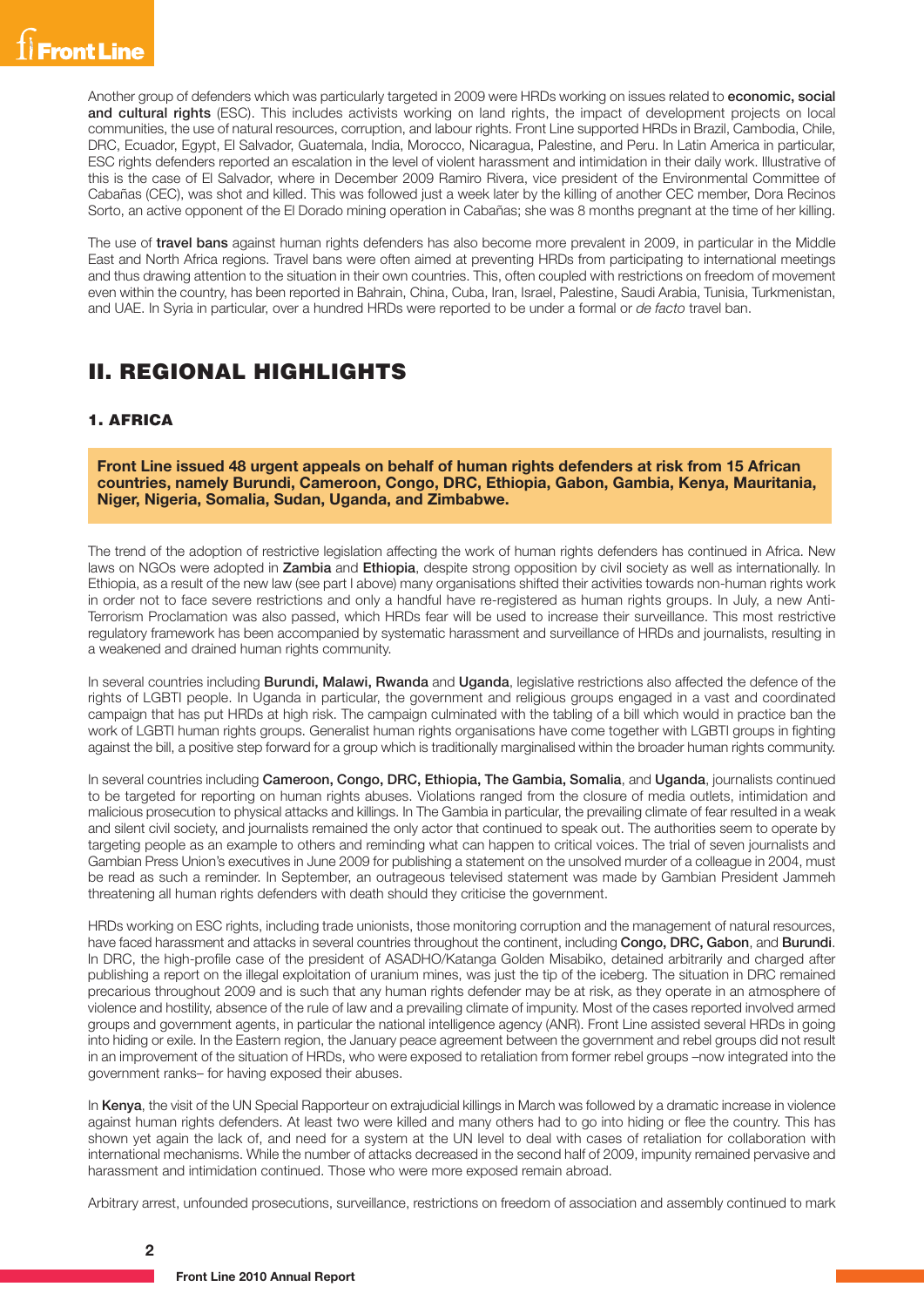the situation in **Zimbabwe**. Compared to a very violent 2008, 2009 witnessed a lower number of attacks against human rights defenders. The implementation of the Global Political Agreement in January was followed by a period of relative openness. In the high-profile case of abducted defender Jestina Mukoko, the Supreme Court's order of permanent stay of prosecution showed the judicial institutions' potential for effective functioning. However, the more open environment did not hold and in October the overt targeting of HRDs resumed with the arrest of several civil society activists. The government rhetoric which accuses NGOs of being subversive or pro-Western also continued, increasing the risk of attack from militias or other groups – in particular against HRDs working on the constitutional reform process.

The constitution was also at the centre of much of the insecurity for HRDs in **Niger**, when human rights organisations spoke out against President Tandja Mamadou's plan to change the constitution in order to secure a third mandate.

In Sudan, the space available to political activists and HRDs has drastically diminished following the International Criminal Court's arrest warrant against the Sudanese President in March. The authorities revoked the registration and seized the assets of three human rights organisations. Senior members of these organisations were harassed and arrested and trumped-up charges brought against them.

#### 2. AMERICAS

**Front Line issued 44 urgent appeals on behalf of human rights defenders at risk from 7 American countries, namely Colombia, Ecuador, Guatemala, Honduras, Mexico, Nicaragua, Peru.**

HRDs in the Americas have continued to experience great risk in carrying out their legitimate and non-violent work promoting the rights of a broad range of groups experiencing discrimination and human rights violations. In 2009 increased levels of surveillance, acts of intimidation, raids on offices and homes, death threats, violent attacks, enforced disappearances, judicial harassment, torture and ill-treatment, and killing have been reported. Environmental rights activists, campaigners for land reform, women's rights and LGBTI activists have been facing higher levels of persecution, as they are often perceived to be a threat to entrenched economic and political powers. Trade unionists, journalists, human rights lawyers and those raising violations committed by former military dictatorships are also among the groups facing constant harassment and intimidation.

In Argentina, lawyers' groups working on cases of human rights violations which occurred during the military dictatorship that governed the country until 1983, have been facing regular threats including raids on their offices, threatening graffiti at homes and offices, and death threats. With the hearings against the military due to begin in March 2010, these lawyers and groups campaigning for justice fear continued and worsening attacks.

HRDs working on issues related to economic, social and cultural rights, including the promotion of agrarian reform, land rights for rural workers, indigenous rights and labour rights, have reported an escalation in the level of violent harassment and intimidation in Brazil, Chile, Peru, Nicaragua and El Salvador (see part I above).

In 2009, Front Line joined the national and international campaign supporting Colombian human rights defenders under threat.<sup>1</sup> The campaign identified five key areas where change is needed in relation to the protection of HRDs: impunity; the misuse of state intelligence against HRDs; their stigmatisation; unfounded criminal proceedings; and, flaws in the state protection programme. 2009 saw the DAS (*Departamento Administrativo de Seguridad* – Colombian intelligence agency) scandal made public. It was revealed that the DAS had systematically and without warrant, tapped the phones and emails of, amongst others, Colombia's major human rights groups, journalists, members of the Supreme Court and trade unions since 2004. Front Line reported that human rights lawyer Jorge Eliecer Molano, who is working on key legal cases currently underway and in which military personnel are implicated, has been under increasing surveillance and intimidation.

The high risk situation faced by HRDs in Guatemala did not ease in 2009. In the first half of the year alone, the organisation Protection Unit for Human Rights Defenders in Guatemala (UDEFEGUA) documented 171 attacks against HRDs, including ten killings and 17 attempted killings. The past few years have seen a steady deterioration in the security of human rights defenders despite the establishment of the International Commission Against Impunity in Guatemala (CICIG) in 2008. In 2009 Dr Yuri Melini, Director of the Center of Legal Action in Environment and Social Issues (CALAS), won the Front Line Award for his work campaigning for investigations into the killing of environmentalists, challenging mining companies, fighting against the contamination of water sources and the occupation of land in nature reserves. In September 2008, Dr Melini survived a serious assassination attempt.

In Cuba, human rights defenders, journalists and civil society members faced continued criminalisation as they campaigned for civil and political as well as economic, social and cultural rights. They have been arbitrarily detained and have reported attacks by the *Brigada de Respuesta Rápida* (Rapid Response Brigade), a group of pro-government civilians working with members of the security forces. Several HRDs remained in detention serving long jail sentences as a result of their human rights activism.

In Mexico, the general levels of insecurity and violence make it an extremely dangerous country for HRDs to operate in. Organised criminal activity, narco-trafficking and a culture of almost absolute impunity allow for the continuation of intimidation and harassment of HRDs by both state and non-state actors. In February 2009, a week after their abduction by three armed men who identified themselves as police officers, the bodies of Manuel Ponce Rosas and Raúl Lucas Lucía, respectively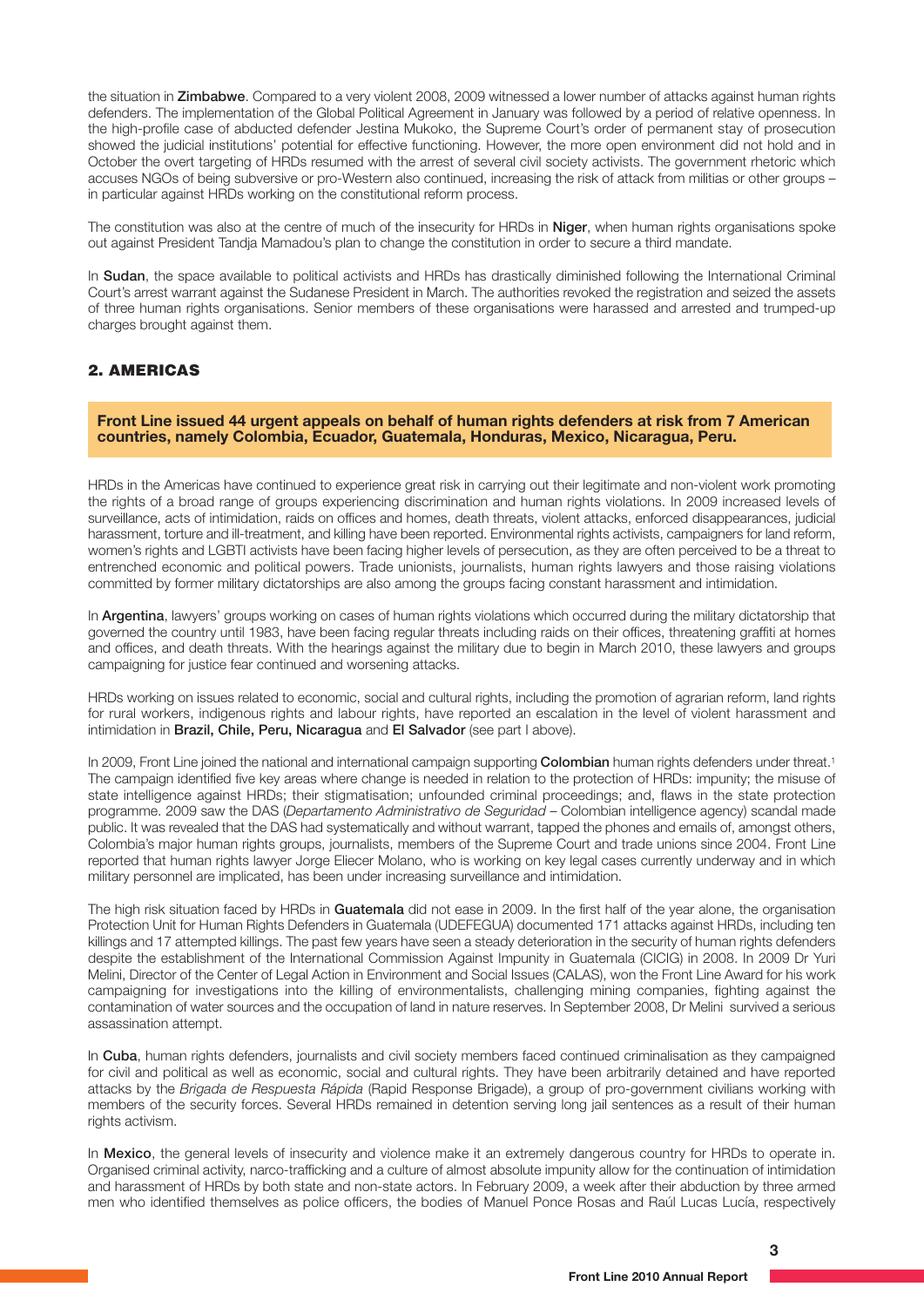Secretary and President of the Organisation for the Future of the Mixteco People (OFPM), were discovered buried approx. 30 minutes from Ayutla, Guerrero. There were visible signs of torture on their bodies. The investigation is yet to yield results. In Chihuahua, the government's implementation of Operation Chihuahua and the resultant militarisation of the area has led to a dramatic increase in incidents of general violence and corruption, with an increase in specific targeting of HRDs.

The military coup in **Honduras** in June 2009 led to mass unrest within the country. A large number of HRDs and organisations joined forces together with some political parties and movements to form the National Resistance Front, against the coup. In addition to the general threats against HRDs, their involvement in the movement has led to increased risks. The LGBTI community continued to face extremely violent persecution with many LGBTI rights defenders being targeted and two killed in 2009.

#### 3. ASIA

**Front Line issued 42 urgent appeals on behalf of human rights defenders at risk from 10 Asian countries, namely Bangladesh, China, India, Indonesia, Malaysia, Pakistan, the Philippines, Sri Lanka, Thailand, and Vietnam.**

Attacks on human rights defenders continued to be carried out by both state and non-state actors in many countries in Asia throughout 2009. Extrajudicial executions and disappearances were carried out in Afghanistan, Nepal, the Philippines, Sri Lanka and Thailand. Arrest, detention and judicial harassment were reported in Bangladesh, Burma, Cambodia, China, India, Malaysia, Nepal, the Philippines, Republic of Korea, Sri Lanka and Vietnam. In some countries such as Laos, Burma, and the Democratic People's Republic of Korea, the repression of HRDs is so intense that it is virtually impossible for them to operate. Throughout the region, governments made strenuous efforts to continue to limit freedom of expression and association. Abuses against HRDs took place with almost total impunity. Environmentalists, trade unionists and cyber activists were among the groups at risk in many of these countries.

Human rights defenders in **Afghanistan** working on women's rights and transitional justice and independent journalists faced particular risks as a result of their work. International aid workers have also faced threats, attacks and, in some cases, killing.

In Cambodia, HRDs working within movements addressing land rights and labour rights continued to pay a heavy price for their activities in favour of the disadvantaged and their opposition to powerful interest groups. Labour rights activists in particular continued to face anti-union measures and were at risk of threats, intimidation, physical assault, arbitrary arrest and detention, torture, unfair dismissal, and killing.

2009 was an especially bad year for HRDs in China. Using as a pretext a number of politically sensitive anniversaries, the government initiated successive waves of crackdowns on Chinese human rights defenders. Those targeted included petitioner leaders<sup>2</sup>, cyber dissidents, Tibetan and Uighur HRDs and human rights lawyers. The assault on the legal profession was particularly noticeable given that human rights lawyers work within the freedoms guaranteed to them under Chinese law and the Constitution. At least 21 Beijing human rights lawyers were disbarred because of their work last year, and many more were placed under surveillance or suffered harassment. This new trend can be explained by the leadership's confidence in China's new role as a global economic power and President Hu Jintao's desire to further curtail any potential domestic dissent before he hands over to his successor in 2012. It can therefore be expected to continue in 2010.

In India, human rights defenders addressing issues of environment, gender, caste, communalism, or other matters affecting the masses of marginalised people living in poverty, continue to pay a heavy price. HRDs challenging political power and authority run the risk of being labelled as terrorists, which allows the government to take harsh "anti-terrorism" measures against them. In May 2009, Dr Binayak Sen, General Secretary of the People's Union for Civil Liberties (PUCL) regional office in the state of Chhattisgarh and national Vice-President of the PUCL, was released on bail following 22 months in prison on charges of "aiding and abetting Naxal activity".

In Indonesia much of the intimidation of HRDs has moved along a spectrum from overt violence or arbitrary arrest to baseless prosecution on questionable charges such as criminal defamation, while HRDs also risk being labeled as communists or separatists. Impunity levels remain high and currently there are no sufficient mechanisms in place to protect human rights defenders at risk. In Papua and West Papua, HRDs continued to report surveillance, threats and intimidation by security forces, especially in connection to the publication of reports or visits by foreign diplomats and groups.

HRDs continued to pay with their lives in the Philippines, where two human rights lawyers were killed in Mindanao in November. Human rights lawyers Concepcion Brizuela and Cynthia Oquendo were amongst a group of approximately 57 killed by a group of up to 100 armed men, as a result of their fight against impunity and lawlessness in Mindanao province. 2009 also saw the leaking of a 67-page presentation, reportedly by the 10th Infantry Division of the Armed Forces of the Philippines, which listed 105 HRDs and several organisations and identified them as military targets due to their alleged involvement in the communist movement. The list raised well-founded alarm as in previous years individuals and organisations listed in military presentations did become victims of enforced disappearances and extrajudicial killings.

Human rights defenders in Sri Lanka, particularly those overtly critical of the Government's policy, of the war with Tamil Tiger rebels and its brutal effects on the Tamil population, have continued to experience great risk as they carry out their work and

**4**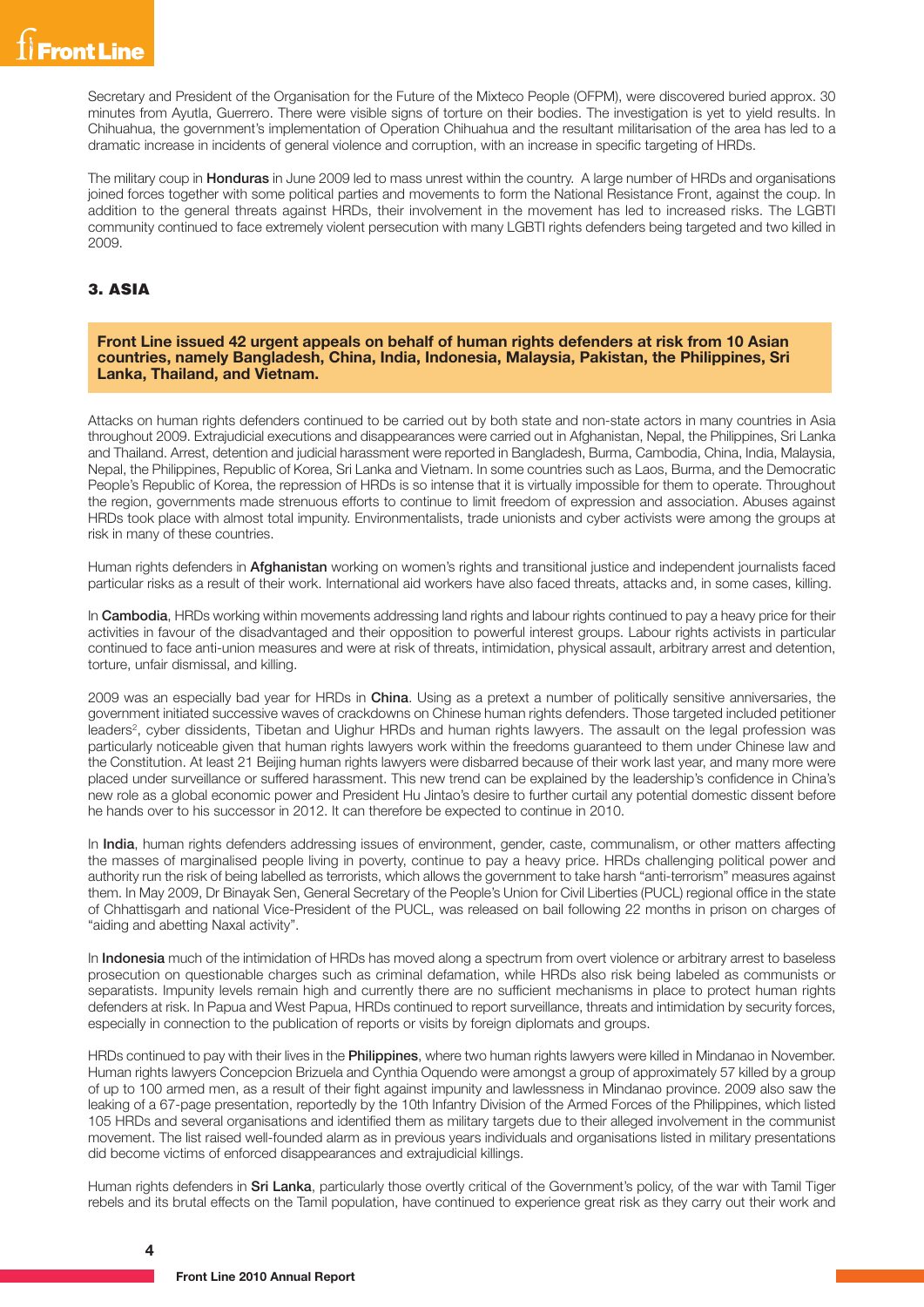exercise their right to freedom of expression. In January 2009, Mr Lasantha Wickramatunga, editor of the *Sunday Leader* newspaper, was killed in Colombo. Following his death, the newspaper carried a posthumous editorial he had written in the event of his murder, which he thought was inevitable as a result of his writings.

#### 4. EUROPE AND CENTRAL ASIA

**Front Line issued 45 urgent appeals on behalf of human rights defenders at risk from 11 countries from Europe and Central Asia, namely Armenia, Azerbaijan, Belarus, Georgia, Kosovo, Kyrgyzstan, Russian Federation, Serbia, Turkey, Ukraine, and Uzbekistan.**

The human rights situation in the countries of the former Soviet Union remained difficult in 2009 with large scale human rights violations and a situation of prevailing impunity. The high number of violations and the failure of state authorities to remedy the situation made the work of HRDs particularly dangerous. Whether the violations were committed by state or non-state actors, the exposure of the authorities' involvement, or of their failure to prevent or investigate them effectively, is the cause of much of their hostility against human rights defenders. Defamation campaigns in state media presenting HRDs as anti-patriotic or serving Western interests became more and more frequent in 2009, as did attacks and arbitrary detention.

In some countries, the situation has dramatically worsened, especially in the North Caucasus region of the Russian Federation. As reported in part I above, 2009 witnessed an unprecedented series of killings, with six HRDs killed in twelve months. Many more suffered attempted killings or other attacks. In Daguestan, the office of Mothers of Dagestan for Human Rights was burned to the ground and leaflets were distributed naming HRDs and journalists as targets. The Russian authorities did not conduct any serious investigations of these systematic attacks and continued to hamper their work. HRDs fighting racism and xenophobia were particularly vulnerable, threatened by radical nationalists and ultra right-wing organisations. The outrageous assassinations of human rights lawyer Stanislav Markelov and journalist Anastasya Baburova, committed in broad daylight in the centre of Moscow in January 2009, well illustrate their vulnerability and lack of protection.

In Belarus, the authorities continued to show their hostile attitude towards human rights groups by labelling them as politically motivated. The Criminal Code criminalises members of non-registered organisations, and the authorities continued to systematically deny registration to human rights groups, thus making any human rights work illegal. Peaceful demonstrations remained banned for spurious reasons, unauthorised peaceful demonstrations were violently dispersed and protesters were systematically arrested and beaten up by the police.

In Armenia, human rights defenders and independent journalists continued to be threatened and attacked. Legislative amendments imposing strict government control upon NGOs were pending before parliament at the time of writing. In Georgia, amendments to the Law on Assembly and Manifestations in 2009 were used by state officials to restrict freedom of peaceful assembly. In Azerbaijan, freedom of expression continued to be limited. Two bloggers were assaulted by unknown men for 'criticising the leadership of the country'. When they reported to the police, they were arrested and charged with 'hooliganism' and 'infliction of minor bodily harm', and in November they were sentenced to two and half and two years imprisonment respectively.

During 2009, the situation has worsened in all Central Asian countries. Turkmenistan remained one of the world's most repressive regimes. Human rights work is virtually impossible, national media are muzzled, foreign press is banned, the Internet is monitored by a special branch of the police, and independent journalists are subjected to multiple acts of pressure and harassment.

In Uzbekistan, the authorities continued to silence HRDs by sentencing them for alleged economic crimes such as fraud, theft or tax evasion (see part I above). In many of these cases, HRDs were sentenced to disproportionately long imprisonment terms, following unfair trials. The high number of activists detained, the appalling conditions of Uzbek prisons and the impossibility for independent bodies to access them, discourage human rights activism. International human rights organisations were not allowed to operate in the country. Restrictive legislation on NGOs introduced in 2005 made impossible the legal operation of many human rights groups, forcing them into clandestinity. Many Uzbek HRDs are under strict police surveillance and face systematic intimidation by the authorities.

The human rights situation in Kyrgyzstan deteriorated significantly at the time of the presidential campaign held over the summer. A set of laws passed in 2008 restricted several of the fundamental civil and political rights enshrined in the Constitution. This particularly affected freedom of assembly which was subject to a regime of prior authorisation, with broad discretionary powers granted to the authorities. As a result, all protests organised after the law was amended were forcibly dispersed and protesters prosecuted. The authorities continued the practice of denying access to the national territory to representatives of foreign human rights organisations.

In Kazakhstan, which will held the presidency of the Organisation for Security and Cooperation in Europe (OSCE) in 2010, prominent human rights defender Yevgeny Zhovtis was sentenced to four years' detention for his involvement in a car accident, following a trial marred by major violations of fair trial guarantees and despite intense international and local pressure.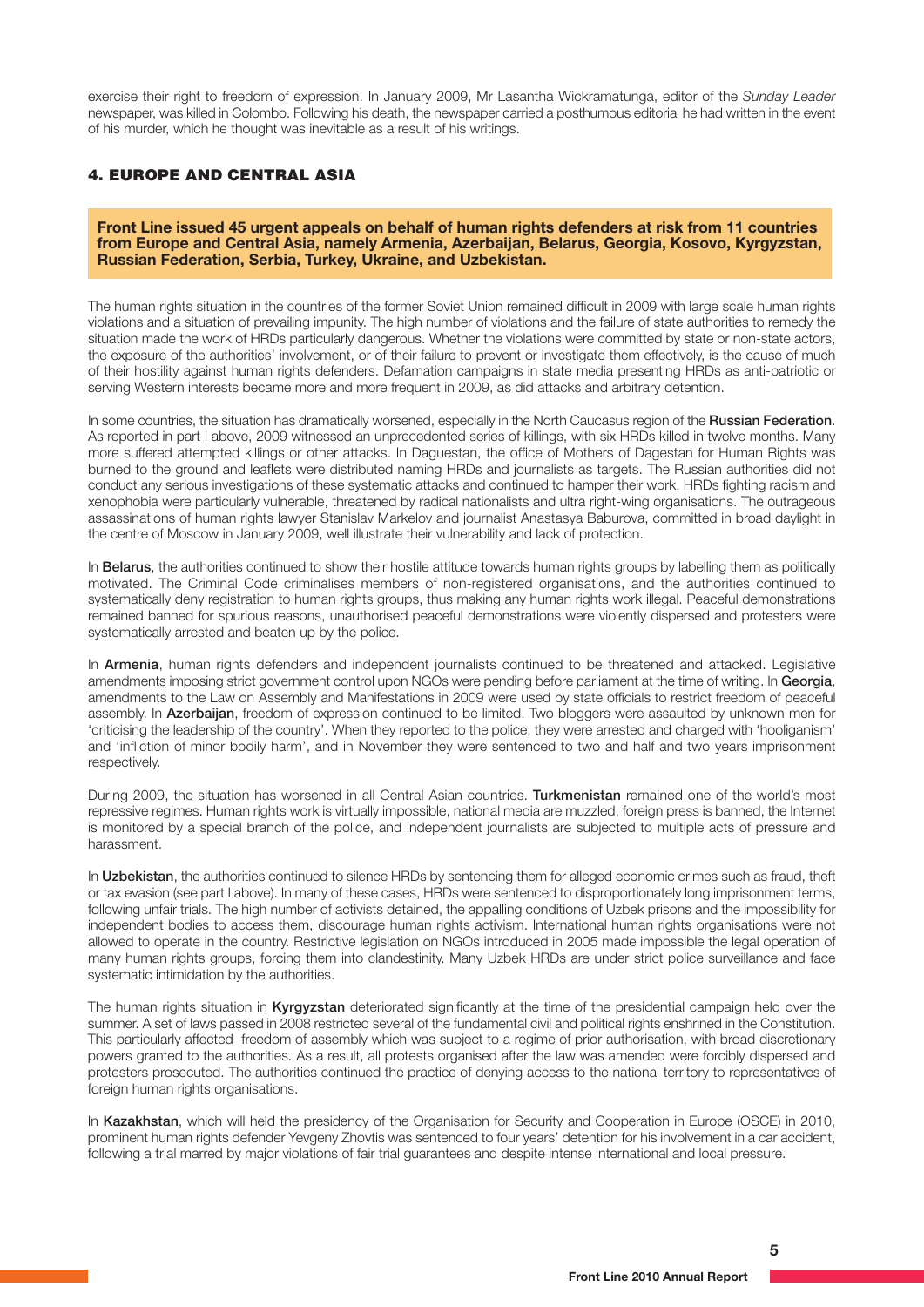#### 5. MIDDLE EAST AND NORTH AFRICA

**Front Line issued 69 urgent appeals for human rights defenders at risk from 13 countries from the Middle East and North Africa, namely Bahrain, Egypt, Iran, Iraq, Morocco, Oman, Palestine, Saudi Arabia, Syria, Tunisia, UAE, Western Sahara, and Yemen.**

Throughout 2009, the situation of HRDs remained difficult in many countries in the Middle East and North Africa. Communications technology was increasingly used against HRDs. While it was instrumental in finding a space to voice concerns in countries where human rights groups were not allowed to work, the authorities introduced more severe restrictions and tighter surveillance on the use of the internet and bloggers and cyber-activists are increasingly targeted. The practice of travel bans and smear campaigns has become more prevalent. Foreign funding generally played a positive role in enabling HRDs to work; however, funding has, in some countries, contributed to defusing or undermining human rights work because of donors' policies in selecting issues or avoiding HRDs targeted by governments. International pressure has been effective in improving the situation of human rights defenders at risk in some countries and governments in the region have reacted positively. Many HRDs, however, complained that this pressure is sometimes country selective or inconsistent, mainly based on political interests.

In Oman, Saudi Arabia and UAE, human rights defenders continued to face difficulties because of the severe restrictions in place on basic freedoms including freedom of the press, association and assembly. In these countries the attempts by individuals or groups to be active were discouraged and met with intimidation, denial of registration or of permits to hold protests, travel bans, arrest and unfair trials. In Bahrain, despite the existence of a more open environment following the reforms initiated in 2001, restrictive laws were still used effectively against many human rights groups. Positively, several imprisoned HRDs were released in May following an amnesty, which also resulted in pending judicial proceedings against human rights defenders being dropped. A restrictive legislative framework also exists in **Qatar**, as in other Gulf countries; however, it has not been tested because of the lack of independent human right activism. Human rights activism is limited in Kuwait as well, where however the political and legal context is more encouraging for human rights activism than in the other five Gulf countries.

In Iran, Yemen, Palestine, and Western Sahara, the escalation of political and security conflicts has worsened the situation of HRDs, resulting in more restrictions, harassments and arbitrary detention. In Western Sahara, in particular, many prominent Sahrawi HRDs were subject to arbitrary detention and unfair trial, while others were prevented from moving freely and lived under constant fear of arbitrary arrest. In Iran, in the aftermath of the controversial presidential election in June, in a nationwide crackdown, many HRDs, including women, were arrested; some of them were released on payment of large bails, while others are still in detention. The authorities published a list of 60 groups, including international human rights organisations, donor organisations and Iranian groups in exile, and declared any communication with them as a crime against the state. In Yemen, the sharp escalation of the two conflicts, in the South and in Sa'da in the North, led to more restrictions on basic freedoms as well as arbitrary detention and unfair trials against journalists and HRDs reporting on the abuses related to the two conflicts. In Iraq, since the change of regime in 2003, the legislation and basic freedoms are relatively advanced; however, human rights activism is underdeveloped, while the security situation and political disputes make addressing certain issues life-threatening. In Iraq's northern Kurdish region, which has witnessed more stability since gaining self-rule in 1991, human rights work is restricted by the two parties governing the region. In Palestine HRDs continued to face defamation, travel restrictions, harassment and arbitrary detention, both on the part of the Israeli Occupation Forces and on the part of the competing Palestinian factions.

Egypt, Morocco and Jordan have similar restrictive laws and human rights violations to other countries in the region. However, they appear as more cautious and crafty in dealing with the many active human rights groups, and use preventive measures and a policy of containment or indirect harassment. This helped them to avoid international criticism and reduced to a minimum independent monitoring of abuses against HRDs as well as of human rights violations generally. Jordan passed amendments to the law on societies and associations in 2009. Tunisia and Syria remained among the most repressive countries for human rights activism, not only because of severe restrictions on basic freedoms but also because of the number and range of abuses against human rights groups and individuals. In Syria, all human rights groups remained unauthorised and faced judicial prosecution, and many prominent HRDs were detained or prosecuted. In Tunisia, intimidation, ill-treatment, arrest and charges against independent journalists and HRDs dramatically increased in the run up to the presidential elections, held in October. Following his re-election, President Zine el-Abidine Bel Ali announced measures "against anyone who will accuse or cast doubts over the electoral process without providing concrete evidence", and has lived up to this promise.

Lebanon could be considered one of the more open countries in the region as regards basic freedoms and human rights activism, which is a result of the balance of power characterising the Lebanese political system. On the other end of the spectrum, Libya remained one of the most difficult countries in the region for human rights defenders to establish and perform their work.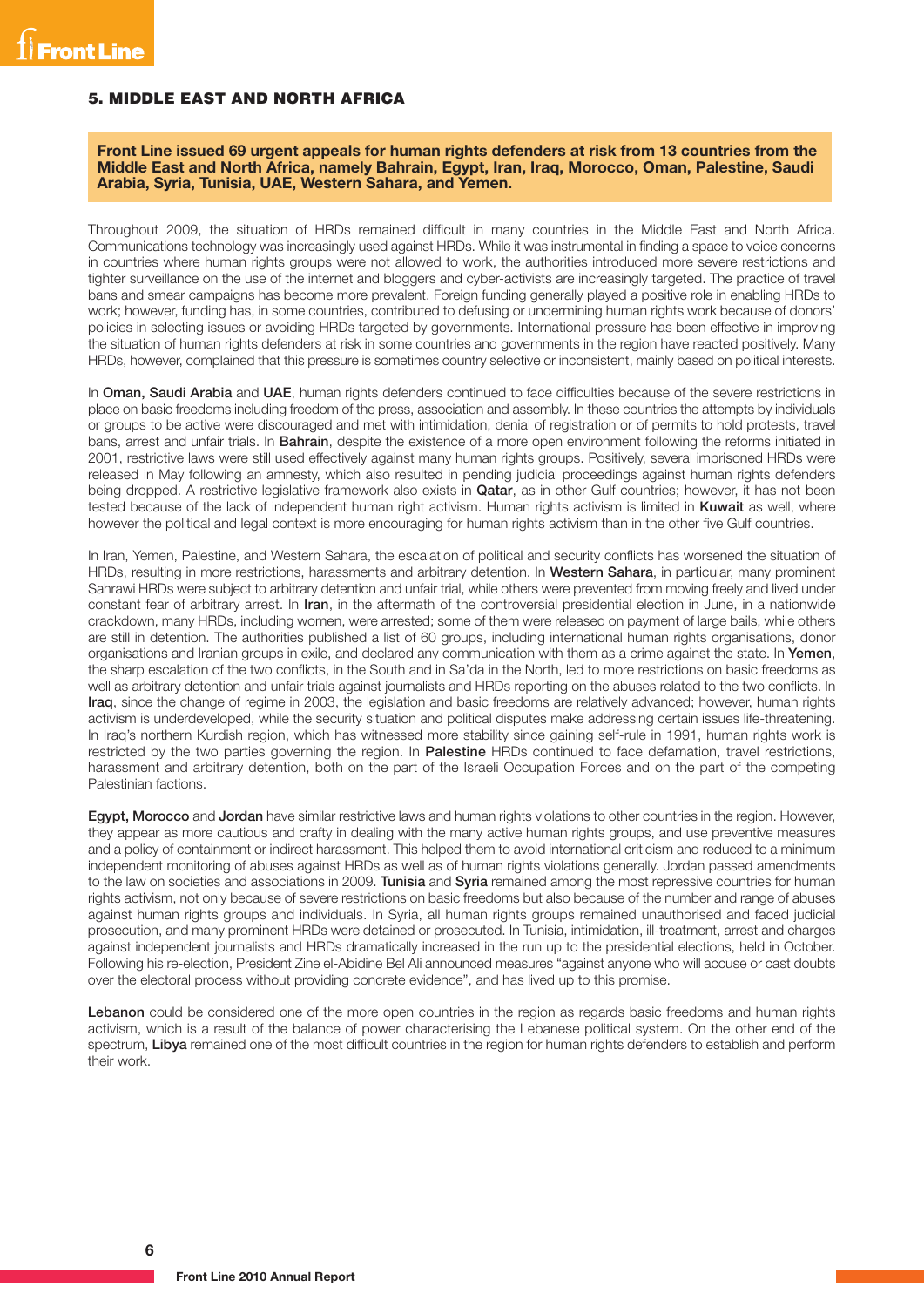#### References:

1. www.colombiadefenders.org

2. Petitioner leaders are those who organise group petitions on behalf of members of their community who have suffered abuses. They frequently travel to their provincial capitals or to Beijing to seek communal redress.